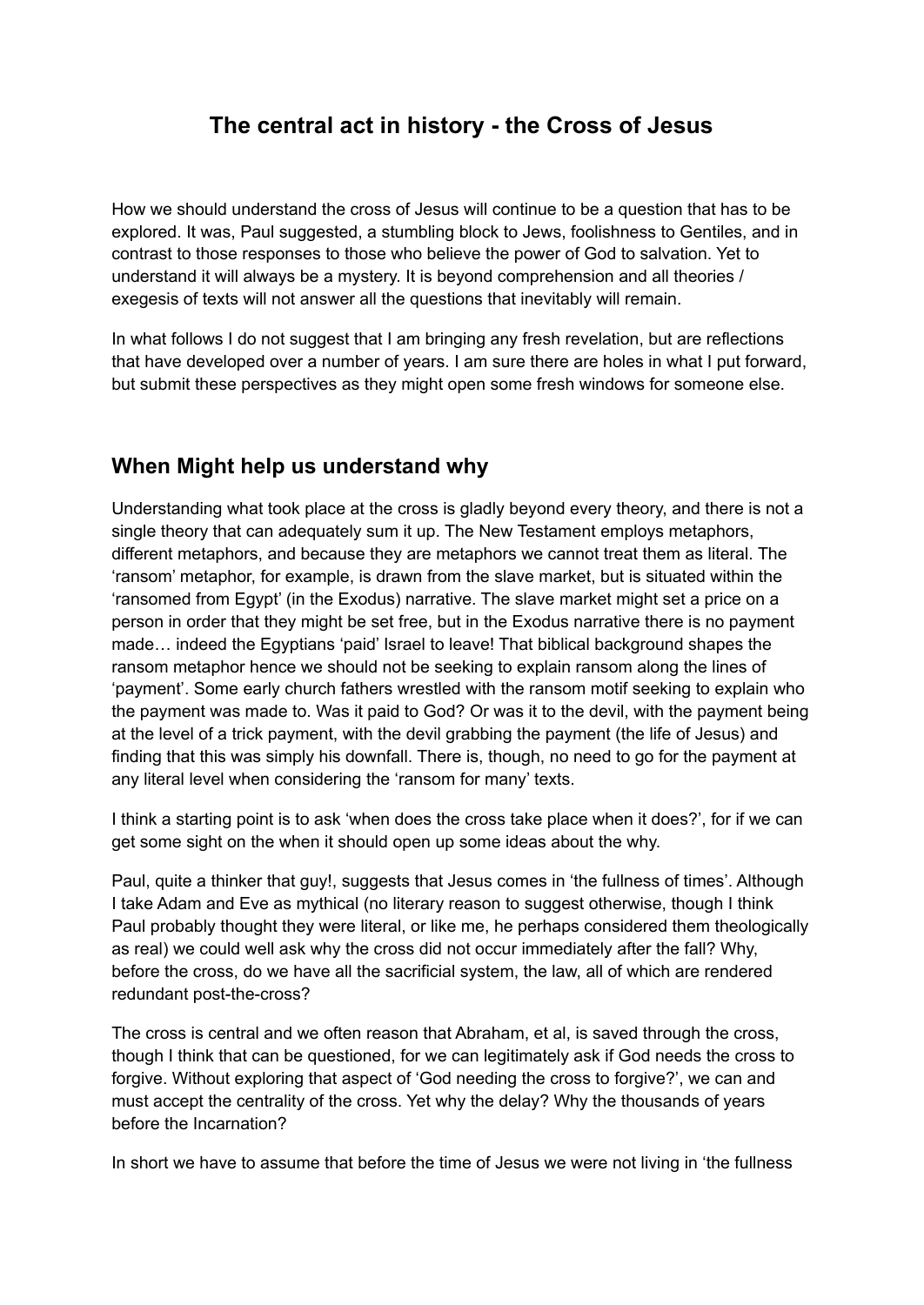of times'. So to my narratival understanding…

Israel is not chosen to be saved and by contrast all Gentile nations to be damned. Israel is chosen to come into relation with God for the sake of the Gentile nations. If we borrow Adam and Eve language (and a number of Rabbis saw the creation story simply as an Israel story – fruitful garden, promised land flowing in milk and honey, expulsion from the Garden, expulsion from the land in the Babylonian exile) Israel is uniquely in the image of God, an all-but replica of God. What is God like? Look at the image, placed at the heart of the temple, placed within creation for the heavens are the place where God sits, and the earth the place where his feet are displayed.

I read a fall, or more literally a series of falls in the life of Israel. In brief, a nation that was to be a priestly nation for all others, move from that calling through a set of 'falls'. They adopt a priestly tribe for themselves; a nation who had no king but God rejects that path and asks for a king to be like all the other nations; this leading to a building of a Temple that really weakened the image that was then visible, for the God of the heavens does not dwell in houses made by hands. Thus by the time of Jesus we read,

Pilate asked them, "Shall I crucify your King?" The chief priests answered, "We have no king but the emperor." Then he handed him over to them to be crucified (John 19:15,16).

No king but Caesar… just like the other nations. *Then* he handed him over to them to be crucified. what a strong word 'then' can be. The extent of the fall is revealed: no king but Caesar. The good news (*euangelion*: gospel) of Rome; the kingdom (*basileia*) of Rome; the peace (*shalom / eirene*) that Rome brought to the world through military rule etc… The image has gone, or the image of Rome has now come to bear on the nation that was to be set apart. *Then*… if Jesus is not crucified we can say 'good-bye' to any hope for humanity. The 'then' signifies also that in a very real sense Jesus is dying for the nation of Israel. How ironic is the 'prophecy' of Caiaphas:

So the chief priests and the Pharisees called a meeting of the council, and said, "What are we to do? This man is performing many signs. If we let him go on like this, everyone will believe in him, and the Romans will come and destroy both our holy place and our nation." But one of them, Caiaphas, who was high priest that year, said to them, "You know nothing at all! You do not understand that it is better for you to have one man die for the people than to have the whole nation destroyed." He did not say this on his own, but being high priest that year he prophesied that Jesus was about to die for the nation, and not for the nation only, but to gather into one the dispersed children of God. So from that day on they planned to put him to death (Jn.11:47-53).

If Jesus does not die (is not sacrificed) they will lose the Temple and the nation destroyed. Jesus is sacrificed for the nation and for those beyond… and within 40 years the Temple is gone and the nation dispersed.

If the nation that was to be the image of God, the priest for the world, the 'redeeming' nation has fallen to the extent it is now one of the nations we have a problem! We can summarise this as Israel being under a curse, a theme that was familiar from Deuteronomy (I set before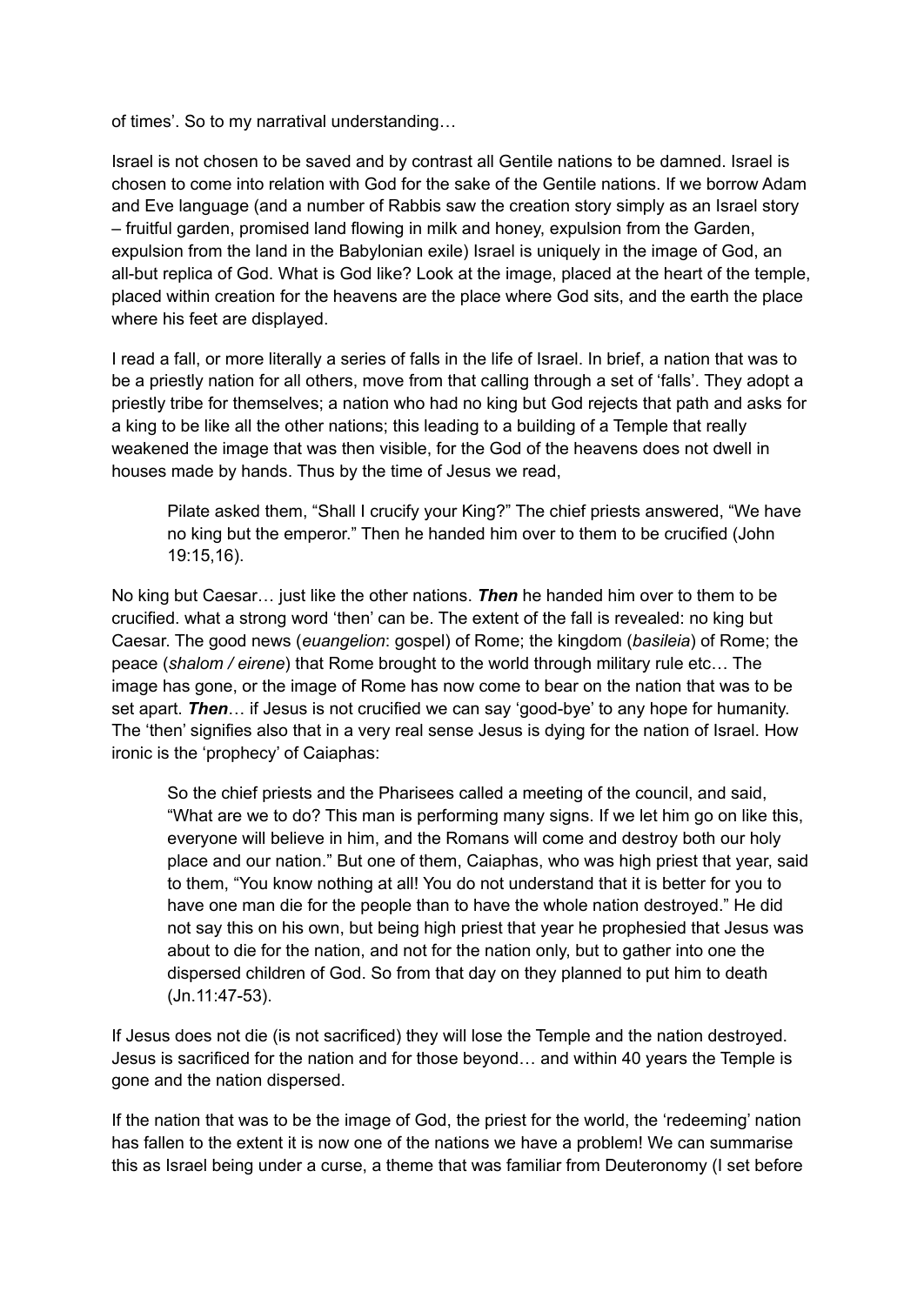you blessings and curses) with the rabbis. I consider that is exactly the view that Paul shows in Galatians 3:13, 14.

Christ redeemed us from the curse of the law by becoming a curse for us—for it is written, "Cursed is everyone who hangs on a tree"— in order that in Christ Jesus the blessing of Abraham might come to the Gentiles, so that we might receive the promise of the Spirit through faith.

He redeemed those under the curse of the law – this has to refer to the Jewish people and explains why a crucified Messiah was a stumbling-block for them. A 'cursed' person as the Messiah? Yet without that intervention from heaven the Gentiles could never be included. They will be blessed through the blessed nation (Abrahamic promise), but the nation is cursed, under foreign rule, hence there can be no flow of blessing to the Gentiles. If however the curse on them can be broken, and Paul insists it is with 'Jesus becoming a curse for *us*', then there is hope for the world.

The when, the fullness of times, for me, then is the ultimate time when there was no hope. No hope for the Gentiles **because** there was no hope for Israel. Jesus travels Israel's path, just as they were condemned to 40 years in the wilderness because of the refusal to go into the land when the spies had been 40 days in the land, so now Jesus will travel 40 days in the wilderness. Thrown into (same word as casting out demons) the wilderness he confronts the three powers – economic, political and religious – as summed up in the temptations that came from the adversary. He binds the 'strong man', the one who by now had become the ruler of this world.

The when… when there was no hope, when the world lay in the grip of the evil one. when there was no hope for the fulfilment of human destiny (we should read Revelation 5 in this context where we read that there was no one found who was worthy to open the scroll). It is at the full height of demonic power that Jesus comes. If that is the 'when' a strong indication of the cross has to be to set us – Jew or Gentile – free. Freedom from slavery, hence the 'ransom' paradigm is very poignant.

The freedom is where Paul begins in his rapid fire letter to the Galatians.

Grace to you and peace from God our Father and the Lord Jesus Christ, who gave himself for our sins to set us free from the present evil age, according to the will of our God and Father (Gal. 1:3,4).

To set us free…

#### **Back in the day**

It is often assumed that any view of the cross must have at the centre the idea that the human race is to be punished, but thankfully Jesus took the punishment, and so we go free (penal substitution). It works as an explanation though it raises serious questions if it is not nuanced extremely well about the inter-relationship of God (the Father) and Jesus (the Son). At worst it gives us a loving Son and a more-than-overbearing Father; a loving Son and a holy God who cannot look on sin, who turned his face away from his Son, abandoning him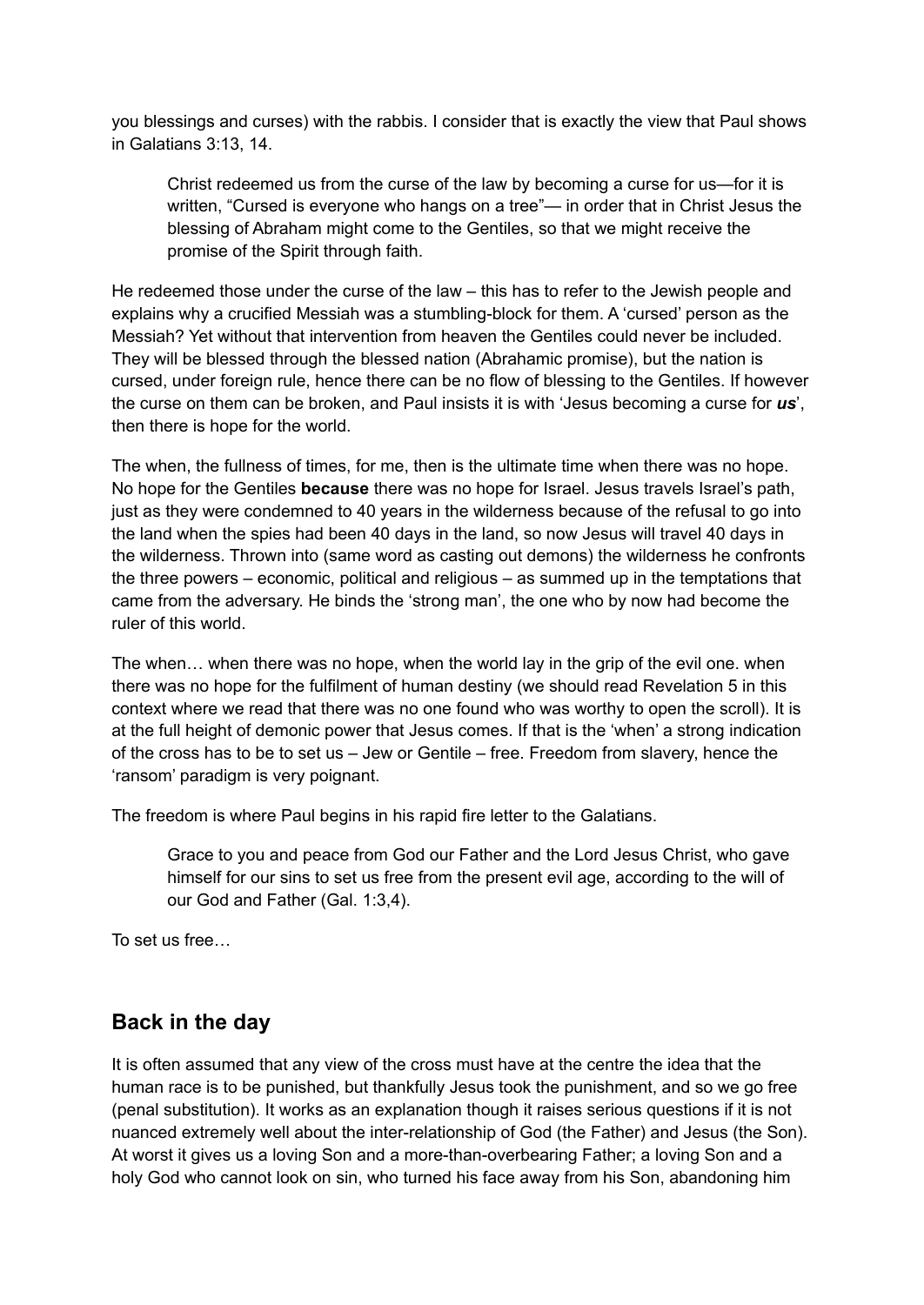on the cross (thus 'My God, My God why have you forsaken me'). It divides the Trinity. Not only do I distance myself from such views, even the more nuanced ones, but it might come as a surprise that the penal substitutionary view is not the most ancient view – unless one ascribes it to the pages of the New Testament itself.

The two oldest views (developed soon after the NT period) are what could be termed 'Recapitulation' and 'Christus Victor' (the defeat of the powers, though that term really owes itself to a certain Swedish Lutheran theologian / bishop who published a book with that title in 1930). Recapitulation was simply that Jesus assumed every aspect of humanity, he 'retraced' the steps of Adam, so he redeemed what was lost, and sin was killed in the Son. There is in this view a great emphasis on the reality of the humanity of Jesus, and also on the reality of two humanities – one in Adam and one in Jesus. The conquering of death for all is essential, thus Jesus travels our path and even to death. He goes beyond death to resurrection thus giving us hope.

With Christus Victor being the defeat of the powers we see how they wrestled within that view with how the idea of ransom fitted in. For those who suggested the ransom was paid to Satan, there was an acknowledgement that the devil had certain legitimate claims over humanity. The debt was paid for the release of humanity, and then with Jesus in his grasp the overwhelming goodness and holiness of Jesus just proved too much to hold and the devil having already lost the hold over humanity just could not hold on to Jesus – hence salvation for humanity and resurrection for Jesus.

In neither of the above views – which I consider historically are the two most ancient strands – are there any discussion of Christ appeasing the Father nor of the Father punishing the Son. Those discussions come later.

A big shift takes place with a certain Archbishop of Canterbury, Anselm (1033-1109) who, using the framework of his day, put forward the concept that the 'debt' that is owed by humanity is due to the universal failure to honour God, and therefore we have not paid him what is his due. And even if we could pay from now on we cannot pay for the past; add to that the honour due to the Eternal, Almighty God cannot be measured in human terms the problem is insurmountable. This is where Jesus, the God-human, comes to pay the debt that we owe. He is the one who honours God, with the result that all offence is removed. The culture of the day is the background, with landlords and serfs, and in the case of God a supreme king. The debt is one that can never be paid. With Anselm there is a shift, and we clearly enter the world of transaction. A further shift comes as the culture shifts and we move to the time of the Reformation. Debt language can continue to be employed but the language of justice and guilt become central. We move from the agrarian world of lords and serfs, to the legal world of the law court. With this comes the emphasis on guilt, the breaking of the law, and as it is God's law eternal punishment is the appropriate sentence. In this approach Jesus, the innocent one dies in the place of the guilty, so the guilty go free. This shift has essentially made this, or a modified version of this, the central understanding.

Guilt, substitutionary atonement, God separating from Jesus on the cross; the righteous dying for the guilty and as a result forgiveness of guilt takes place.

As I continue to write here are a few thoughts that we can ask as we reflect: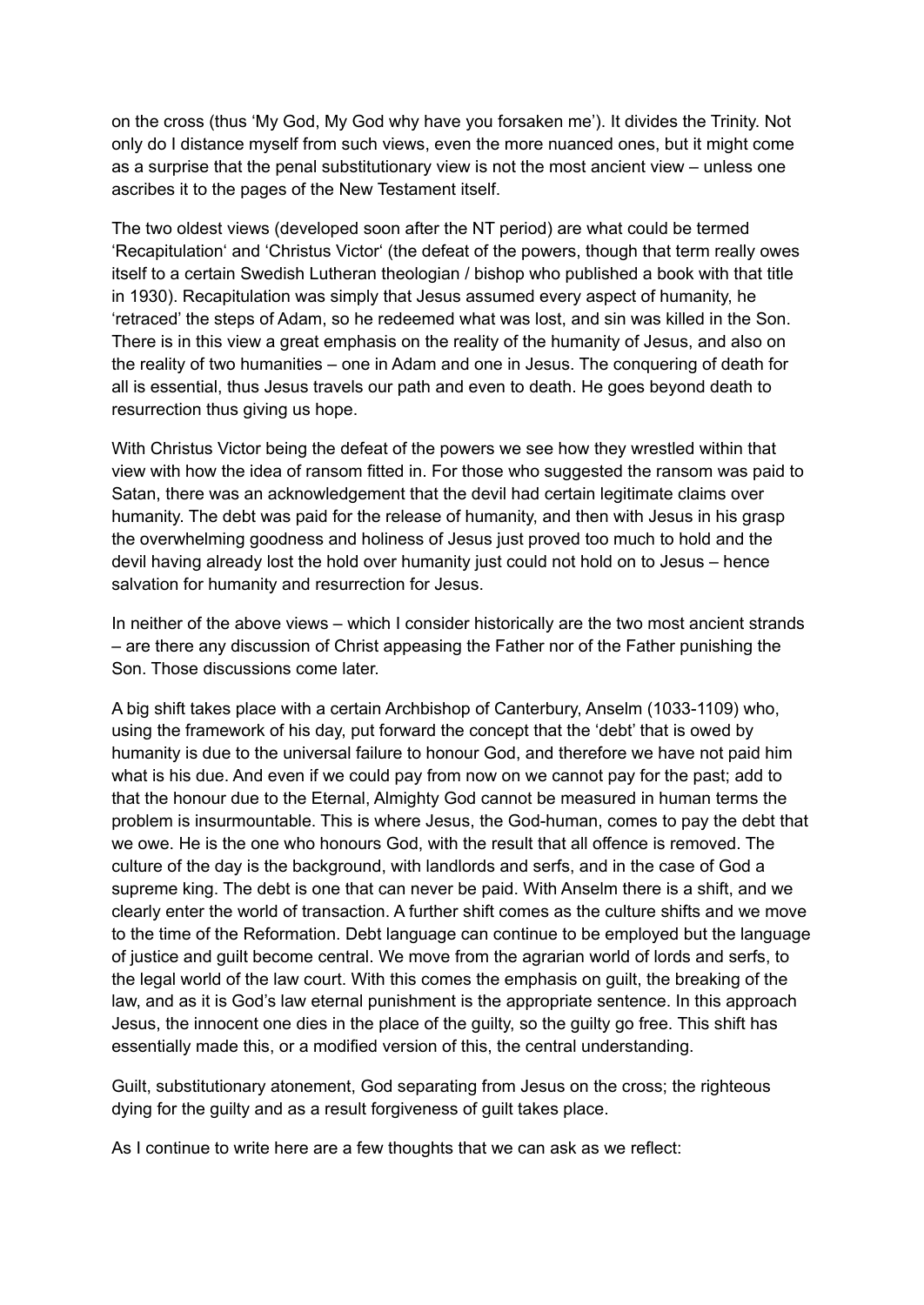- Does God need appeasing? Can God not forgive without someone (Jesus) standing in the gap? Is forgiveness from God to be understood along the same lines as we understand forgiveness? In one of my books I suggest that 'wrath' when applied to God is righteous in Scripture, but we do not find such a description of human anger – thus we should not look to human anger to help us understand what the Bible means when it talks of the 'wrath of God'. Likewise with forgiveness… Forgiveness at a human level is 'I choose to let the offence (and therefore the person) go', 'You owe me nothing'. If we can do that without asking for recompense, why can God not do that?… And if forgiveness is to 'let someone go' (the Greek being also a term used for example of untying a ship to let her sail) what is being forgiven, from what are we being untied? Untied from God and the need to pay back… or untied from somewhere / someone else?
- Assuming we want to avoid an automatic Universalism, we will find it harder to do with the concept of a payment, or any 'in the place of humanity' as Universalism seems to me most likely to follow. If it is 'the cross' plus repentance in what sense is it 'the debt paid in full'? Of course there are universalistic texts and one might be happy with that understanding. The solution of 'Jesus only died for the elect' of course does not do it for me… hence I find debt payment, universal guilt condemnation not to wash.
- Any view of the cross must take seriously the unified work of the Trinity. 'God was in Christ' Paul says… God is not apart from Christ, and the work was one of restoration, for 'God was in Christ reconciling the world to himself'. The cross does not reconcile God to the world, it does not change God (wrath to acceptance) but it changes the world. It restores a broken relationship, it restores all breaches, hence the 'restoration of all things' is the hope. In Genesis the issues are relational breakdown and alienation.
- And finally (but far from the final post) the cross will never be worked out theoretically. Maybe the men are not seen at the final scenes of the death of Jesus (other than one… who was characterised by love) because it is the heart, the emotions rather than the head and logic that will grasp what takes place. That for me is sure, for something of heaven and earth meet, history and new creation, humanity and divinity all meet there.

## **God cannot look at sin**

Jesus was a friend of sinners, not simply a friend of ex-sinners. Paul was a friend of those who had not responded to the Gospel he was passionate about (or at least had not responded to the 'personal salvation' part of it). But God? Can God not look at sin? Jesus was like God but are we suggesting that God was not like Jesus? Really?

He cannot look at sin, he turns away, we see that ever so clearly with the cry of Jesus:

And about three o'clock Jesus cried with a loud voice, "Eli, Eli, lema sabachthani?" that is, "My God, my God, why have you forsaken me?" (Matt. 27:46).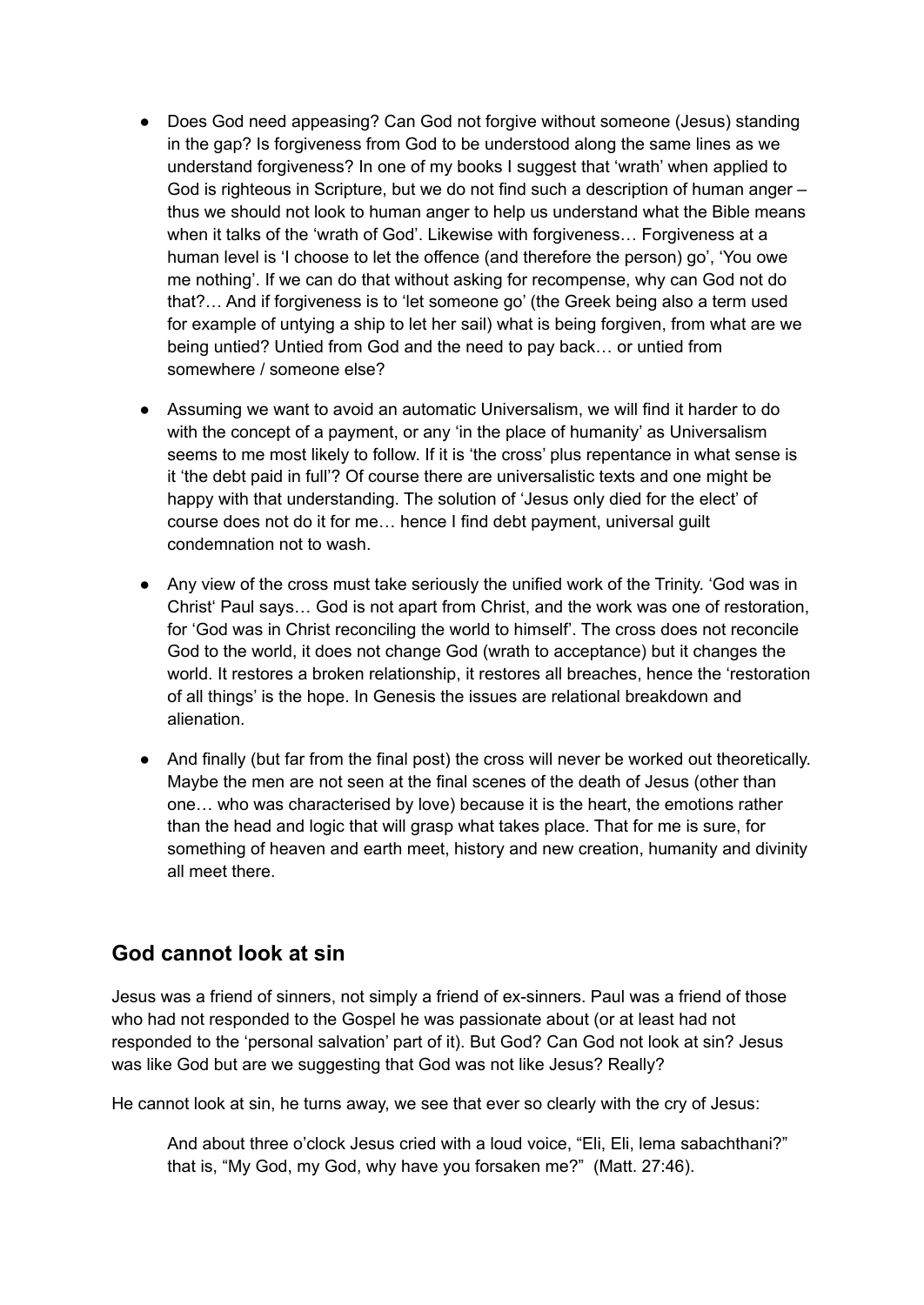God-forsakeness. Psalm 22:1 being quoted by Jesus, the words of David. So do we suggest that God abandoned David? David certainly had many moments when that is exactly what he *felt* but God never abandoned him. Jesus certainly **felt** and **expressed** that abandonment on the cross, the very cross where God was (present) in Christ. Thank God for Scriptures that mean we are not alone. Scriptures that even indicate we have been abandoned by God, but in spite of the very real and powerful feeling we then discover that others have gone this way before, and they have found that God was with them. There is a cloud of witnesses that testify to the ever present Presence of God, in and through all circumstances, that though we walk through the valley of the shadow of death that God is walking that path with us. In the case of the Psalm being quoted by Jesus we need to keep reading the Psalm, for almost certainly Jesus is using that Scripture while on the cross. Read on, read on… Come to verse 24:

For he did not despise or abhor the affliction of the afflicted; he did not hide his face from me, but heard when I cried to him.

He did not hide his face from me. Did you feel abandoned, at that time, Jesus? Yes, desperately… the feeling was real, it was overwhelming, but the reality is the cross is not an evidence of a divided Trinity but of a Unified Trinity, unified for humanity. Human experience and despair (abandonment) meeting Trinitarian undivided commitment and love to go through whatever is necessary to achieve reconciliation.

It is possible that those final words on Jesus' lips 'It is finished' is his reflection on the end of Psalm 22 (emphasis added):

his deliverance to a people yet unborn, saying that **he has done it**.

He has done it. He, the God in Christ, has done it, has brought deliverance to a people yet unborn. It has been done, it is finished. Whether Jesus' words are reflective of that final verse or not, we rejoice that God is the friend of sinners and there was no appeasement required. Only humanity needs to turn their face to God, for his face has always been turned this way.

Afflicted by God, punished even by God, is a common understanding of the cross. But Isaiah 53 a chapter that was taken up in the New Testament of being totally exemplified in the death of Jesus said that this was **our perception, not the reality**:

Surely he has borne our infirmities and carried our diseases; yet we accounted him stricken, struck down by God, and afflicted.

We saw and understood the suffering as something that God was doing to this Servant, this is how we reckoned it, how we saw it… 'yet' shows how it was understood, but the reality is something is going on for us. The affliction was caused by 'us', by our infirmities, our diseases. Jesus was not killed by God – the universal witness of Acts is that 'you crucified him'. Sin, in all its forms, crucified Jesus. This does not mean that the cross is not an act of God, but it is not the anger of God in any personal sense that sends Jesus to the cross; it is our sin, our estrangement from God, our inability to know him, hence our failure to represent him, to be the glory of God.

The popular presentation of Jesus taking the punishment that was due to us might be a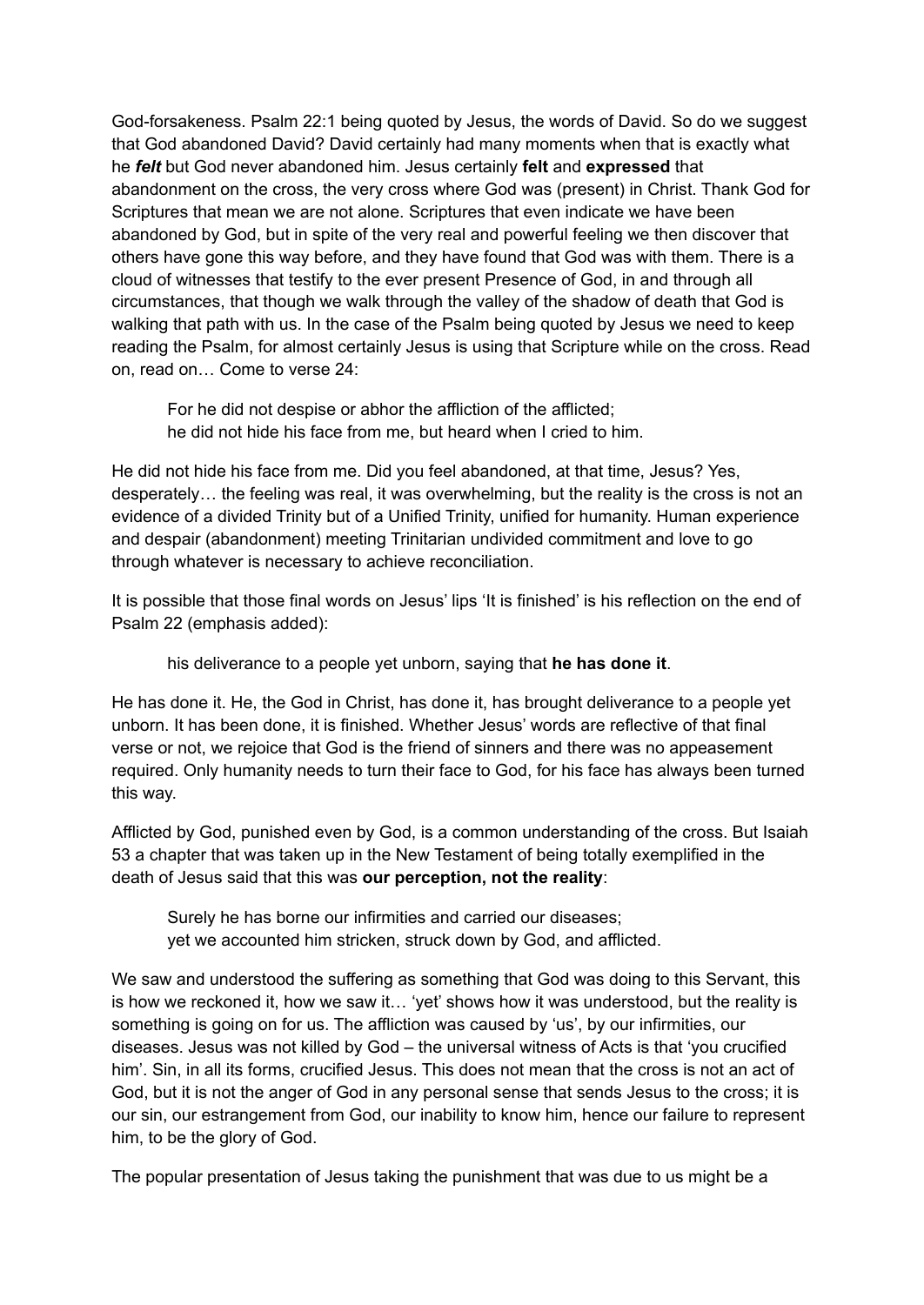simple way of putting things. Sin brings about God's anger; we can do nothing to pay for the sin(s) committed; Jesus pays and takes the rap; believe in that substitution in your place and you can be forgiven, never needing to pay.

Simple to present. Simple does not mean either adequate nor right.

## **Universal or particular**

Jesus died for all (Universal). Thank God. I also think Jesus died for males and for Jews (particular). We all betrayed Jesus, but the Scriptures and the creeds (not many names in there, but Judas get in!) tell us that Judas betrayed Jesus. Both are true, and in that sense Judas 'acted for us'. Judas is the particular betrayer; but we all universally betrayed Jesus.

Jesus was male, born of a woman, born under the law… so that he might redeem those who were born under the law… (Gal 4:4,5). This makes his death have a very specific application for Jews. He died for Jews, becoming a curse for them. And now let me add what certainly is not explicitly written in Scripture, so I am going beyond Scripture (more of that below), that he died as male in order to redeem males, masculinity, or maybe better put the perverted form of masculinity exhibited in patriarchy and dominance.

Why was he born a Jew? Because Jews were the problem… hang on, nothing anti-Semitic there, just hang on. They were the problem simply because **they failed to be the solution**. If we had a camp of people who were sick but there were no doctors able to come, we might well say the problem is 'we have no doctors'… but the real problem is that sickness has gripped the camp. Sickness has gripped the world, a contagious disease, a pandemic is present throughout creation, and we can call it sin. The doctors though are not available… don't blame them, they too are sick. Their (Israel's) sickness was to make chosen to mean 'them' and 'us', to transform 'life' into 'separation', to fail to see that 'we want to be like them (give us a king)' meant they also became a 'them'; that there was no effective 'us' but all are in a mess together, hence Paul's words 'all (Jew and Gentile) have sinned and fallen short…' of being truly human.

That is the strong 'when' to the cross. The Jews have to be set free, and the grace of God was to give them a clear generation gap to get on board with such statements as (to Jews) 'there being no other name under heaven by which you may be saved' – not Abraham, nor David, nor 'I am of Israel'. Only in Jesus, the one who died for Jews. 'Save yourself from this crooked and perverse generation'. There is salvation – in Jesus; salvation from the Romans and salvation for the sake of the world. If there was a restored Israel then we have hope for the nations (Gentiles).

I also think Jesus as male is significant. Certainly not because of some superiority or creation order. And although I do not read the early chapters as history, history bears witness that the patriarchal nature of the fallen world is a source of deep distress. Maleness, as patriarchy, goes to the cross – maybe the last to be seen at the cross, the first to see the resurrection (women) pushes us to consider that perspective? Jewishness goes to the cross for all divides are nailed there, with the biggest of all divides being revealed as an ultimate wrong (or at least inadequate) perception when the Temple curtain ripped in two. God is not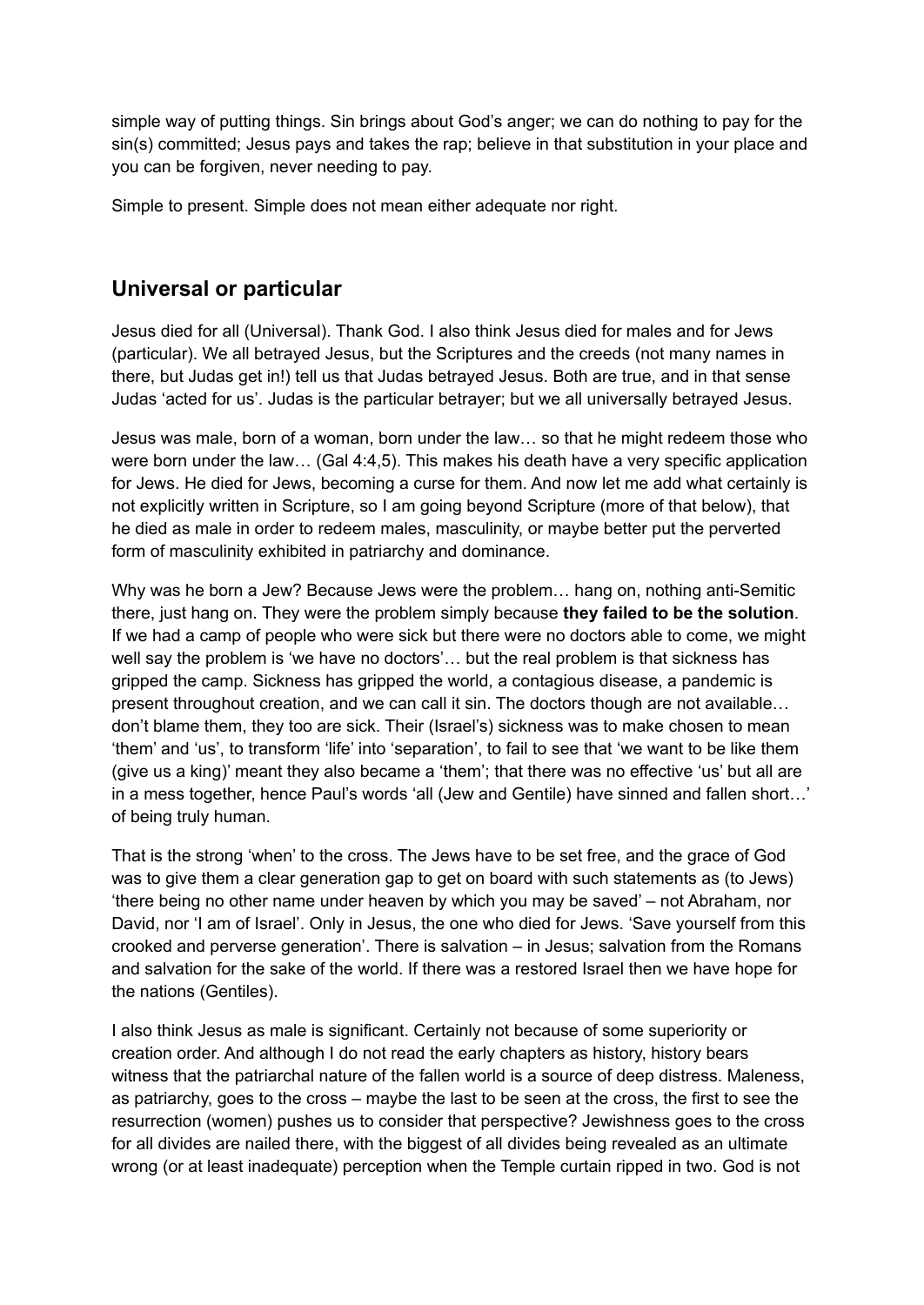behind the screen. God is with us. Emmanuel. The divide does not exist, and how could it for the two were united in Jesus, fully God, fully human?

Jesus came to his own, but his own did not receive him… yet a few chapters later we read that Jesus sat down with his own and ate with them; he put a towel around his waist and got down… washing the feet of his own. God with us, with those who can receive **this** God.

Yes, I do believe Jesus died for all. Yet there he is – male, Jewish flesh on the cross. He died that there might no longer be the divide that we who had the power to draw the lines that divide can continue to make. The sharp end of the cross should not be ignored, for in it is salvation for all.

Does my understanding of Jesus being male in order to nail patriarchy to the cross, to finish that way of being something that is beyond Scripture? I do not believe it does in the sense of seeking to understand a story that is unfolding, a story that takes us from Creation to New Creation. A story that presents the cross as the roadblock to total destruction; a halt in that path, and the opening of a new path, a new creation that we are not simply walking toward but one that is coming this way. Beyond the pages - yes; but totally within the story of Scripture.

A new creation is here. God is with us. Always was, was present in the cross, identified and embodied sin, embodied it in a concrete way, embodied flesh that used (fallenly created) privilege to exclude and divide, embodied that flesh in order to include and unite.

He died for Jews and males; he died for all.

## **Substitutionary?**

We all struggle to get terms that work and the word 'substitution' with regard to Jesus' death could work to some extent, for there is a strong 'in our place' element within passages, though the over-individualisation of that concept does not do the NT justice. He tasted death for everyone; he died for the Jewish nation. In both of the previous statements we have a corporate element, a participation by Jesus in a corporate journey, with the end result that something corporate might come forth, a royal priesthood, a new people, indeed new creation. This corporate rather than personal element is visible (I suggest) in all passages, it is only our individualised West that somehow sees death for 'sins' being some crude accumulation of my sin  $+$  yours  $+$  this person  $+$  that person... all of which can lead to an idea of Limited Atonement, seeking to answer the question of whose sins did he die for. That is the world of simple transaction  $-x$  amount paid for, those whose sins are paid for go free.

A big challenge to 'substitution' if defined in too tight a way can be illustrated by 2 Cor. 5:14,15 (emphases added),

For the love of Christ urges us on, because we are convinced that one has died for all; therefore all have died. And he died for all, so that those who live might live no longer for themselves, but for him who died and was raised for them.

'For all' could be understood as 'in our place', dying so that we do not die, but the latter part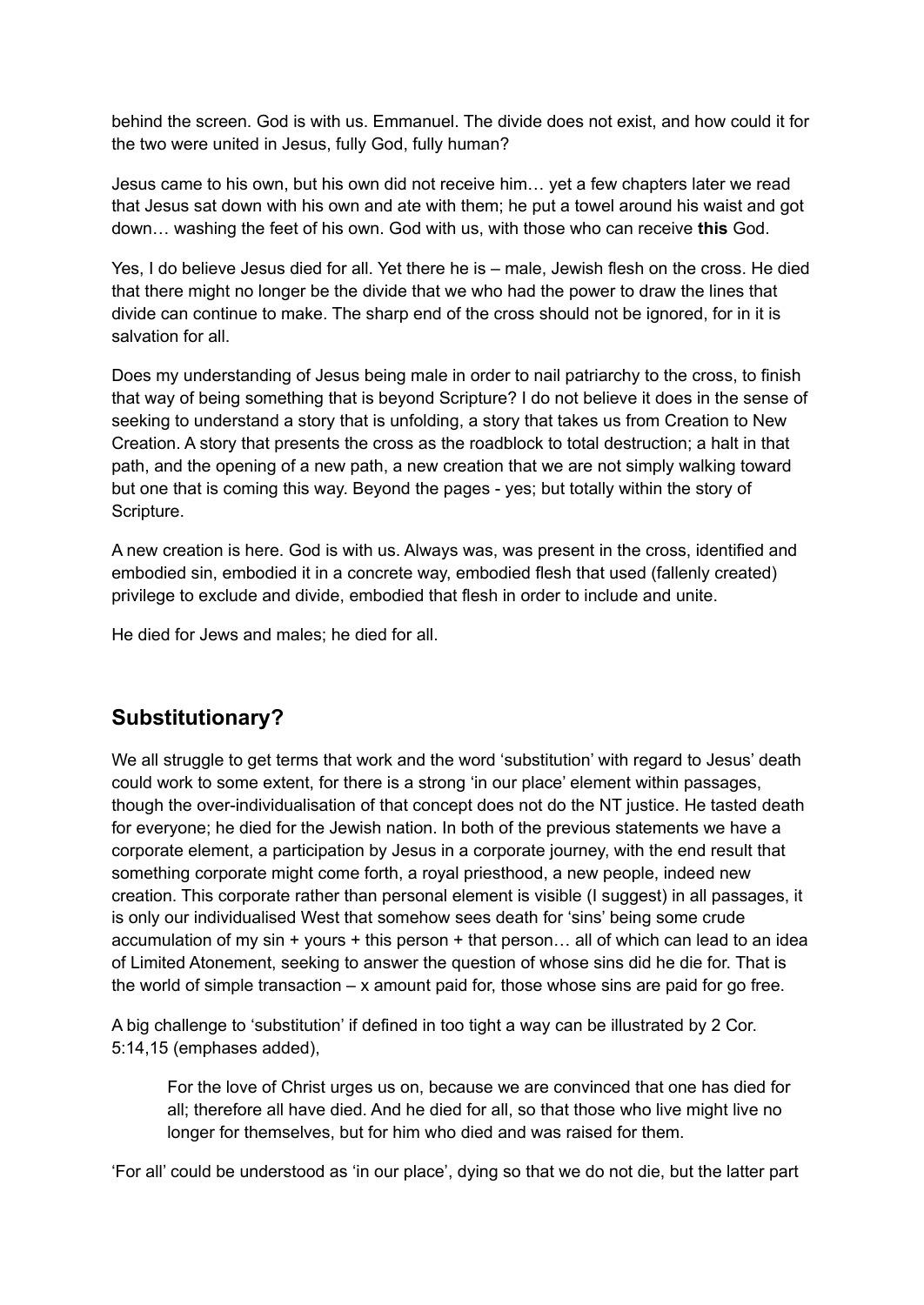says he was also raised for us (same term 'for': *huper*). If we press the term 'substitution' with the clear meaning of something replacing what would have taken place otherwise (I order a product from the supermarket and when it arrives the product has been substituted / replaced by another product) we run into huge problems with the statement regarding that Jesus being also raised 'for us'. This would imply that Jesus is raised so that we will not be raised? I think not!!!! We cannot press the language to be 'in our place' in that strong substitutionary sense.

We have to move beyond the 'for' word and not reduce it to mean a rigid 'in my place' and if we insist on using the 'substitution' word we have to use it carefully, and I suggest that probably we should rather think more along the lines of Jesus participating in our journey, going there for us, on our behalf. This for me is consistent with how I understand the activity of God… God travels with us, walks our journey (three leave Eden, three again visibly pick up that journey on the road to Emmaus). Jesus does this for us, both in terms of death on our behalf for that is our journey and then opens up the future (through resurrection) so that we can follow his journey, he being the guarantee for our future. Indeed it is not simply he dies our death, but opens the way **so that we can die his death, and as a result experience his resurrection** – crucified with Christ, buried and raised with / in him. He does this for us, so that we can die with him. That is not substitution but an invitation to an identification and participation with him, all made possible because he identified and participated in our journey.

I certainly do not see any traffic moving in the direction of Jesus being punished in our place, but of the Triune God willingly taking on the consequences of our rebellion. There is an identification with us; a participation in our journey; but substitution – no; and penal substitution a definite no!

The big issue with the idea of God punishing Jesus is what this would reveal of God. Restorative justice (as opposed to punitive justice) is not something that has been recently invented, but seems to be the very heart of God with respect to justice. Punitive justice calls for 'an eye for an eye and a tooth for a tooth', it calls for the death penalty for the murderer, yet God comes to protect the murderer (Cain), in spite of all that we read of the punishment fit for the murderer in the later books of the law (God's law?). God likewise does the same with regard to Cain #2 (Barabbas), allowing him to go free, with the blood of Abel #2 calling out for forgiveness. God is not looking to uphold the law as if we are guilty and Jesus satisfies the requirement of the law. God is looking to heal, to restore the relationship. The law remains broken in that sense, but the guilty go free, forgiveness being the label over the door that leads to freedom, not 'paid for'.

This is probably where the more eastern expressions of the church have a huge advantage over us. We have so focused on the individual, law and guilt and the solution we come up with is the law is upheld with Jesus dying in our place. If we think more along relational lines and turn our focus on shame and sickness of soul we will press in deeper to areas of cleansing and restoration; after all the Scriptures seem to focus on that the first humans felt ashamed, knowing they were naked. It does not come across as guilt being the central issue. Restoration of relationship is what is to be solved at the cross; not restoration of God's honour, nor a visible demonstration that law and that the right / wrong divide has to be upheld.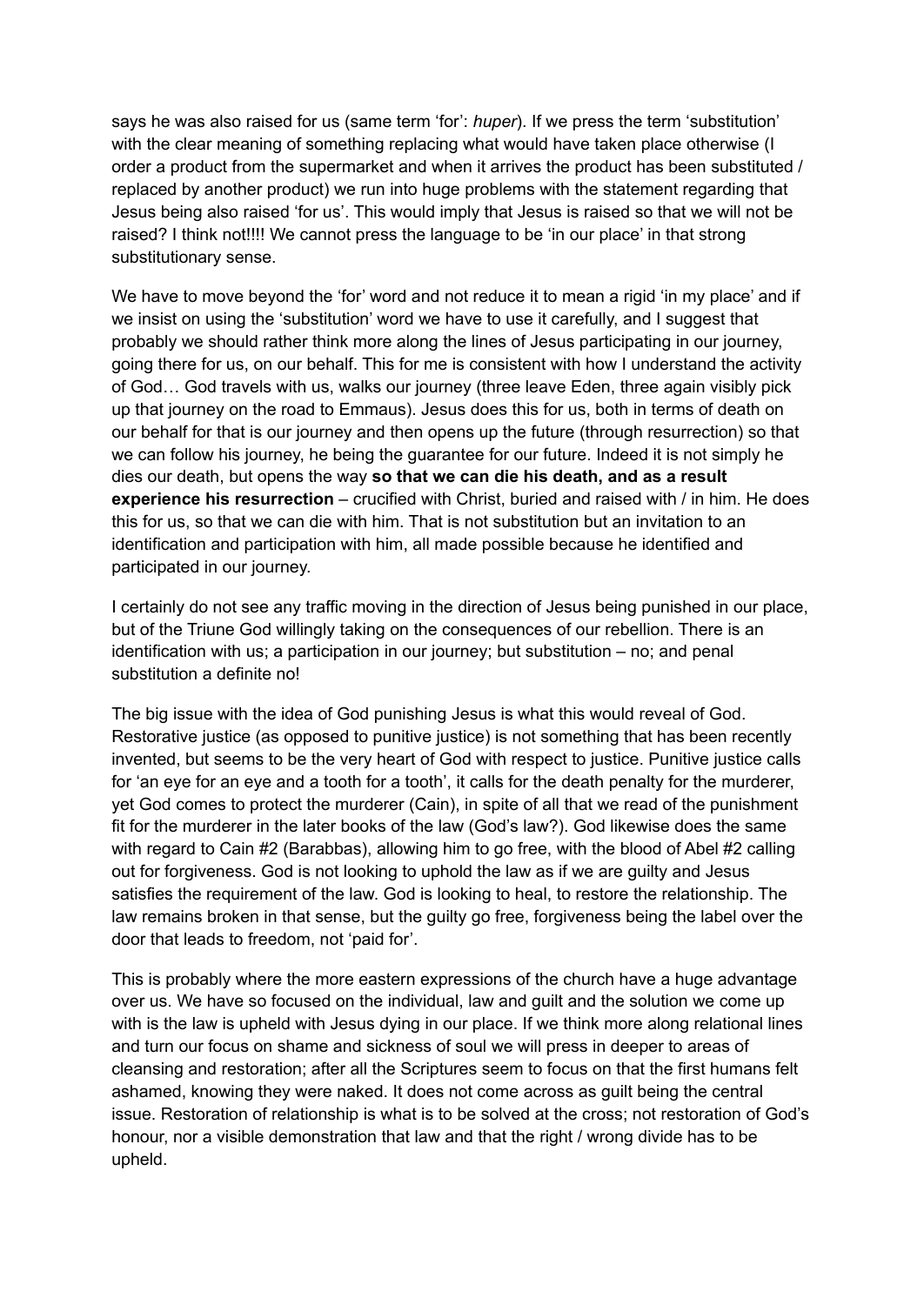Shame means we cannot turn our face to God. Something deep inside has to take place. Guilt (which is present in the Scriptures) emphasises the falling short of what we were meant to be, and I essentially would wish to suggest that the falling short is centred in on a failure to be truly human, and as a result not to treat others as human (we should also add in a reference to the planet, the habitation for humans, and for them as stewards of it). Paul calls that to fall short of the glory of God, and the opposite of glory is in many senses shame. The glory of God is revealed in the cross, for there we see God unveiled; the glory that could be seen in Jesus, glory full of grace and truth, was revealed publicly at the cross. In stark contrast the falling short of the glory of God – that failure to be human – is revealed there too, for it was we who killed the Author of Life.

Thus shame and guilt are dealt with at the cross as we respond by faith that he dies for us.

The resurrection is not about 'raised back to the previous state after a temporary *kenosis'*, for the Jesus who died is the one who is raised, establishing in the face of death, indeed through death a path for all who wish it to travel, a path to true humanity, or as Paul says 'one new humanity in Christ' no longer defined by any previous category. 'In Christ' says it all, and 'in Christ' cancels all other previous categorisations. Those in Christ no longer will claim any definition as giving them a place of power and superiority (Gal. 3:28), and they will live that out 'no longer seeing anyone according to the flesh' (2 Cor. 5:16).

The resurrection of Jesus is God's affirmation that the first-born of all creation, the forerunner for us all has overcome. Never succumbing to any level of 'falling short', yielding his spirit to God, praying forgiveness for us. The resurrection is not a return to a superior power way of living, it is the affirmation of an unbroken way of living, the God way, of outpoured love.

Through the cross we begin to tread that path. Sanctification is the onward journey, not one of conquering all the right / wrong rules, but the path of love. (Future) resurrection will make that all permanent.

Substitutionary? Not in the classic sense of the word. Only in the sense that the cross opens a path that can be substituted for the common path of humanity (new path for old). He died for (*huper*) us.

# **Sacrifices?**

I never enjoy getting to Leviticus in any systematic reading, just too much weirdness going on for me, and far too many questions that I have no answer to. I am ever so glad that we have a New Testament! Sacrifices are very central in Leviticus, and it could be easy to read the instructions there as informing us that God demands sacrifice otherwise there will be no forgiveness, maybe even to push it further in our thinking that God needs to be appeased. That is a not uncommon perspective in religions that are outside of the Judeo-Christian faith, and probably sneakily creeps into our own thinking at times, with a 'how will I get on the good side of God?' thought.

Sacrifices and offerings you have not desired, but a body you have prepared for me; in burnt offerings and sin offerings you have taken no pleasure (Heb. 10:5,6).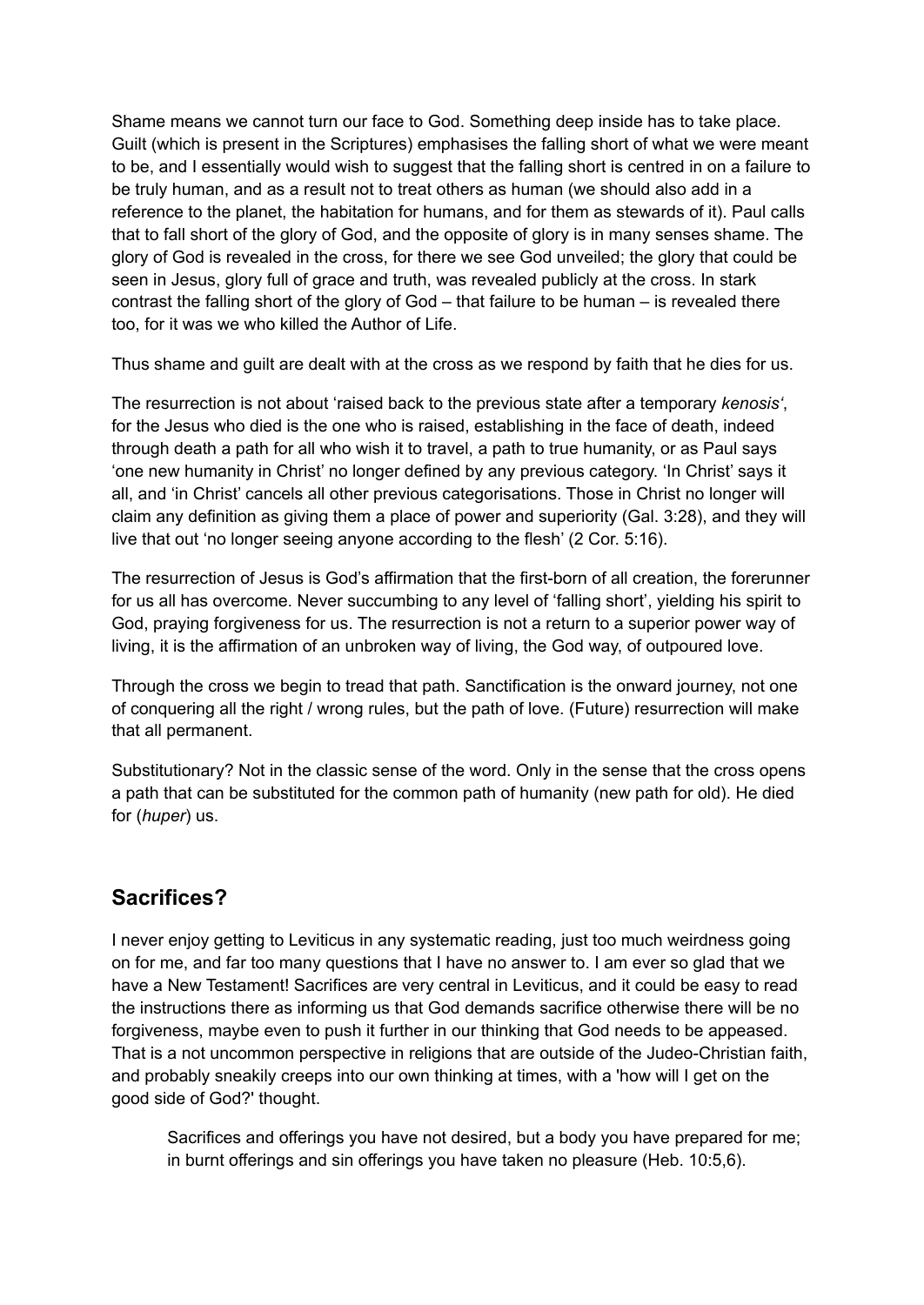God does not desire sacrifices! It is certainly possible that God never put in the sacrificial system that we read of in Leviticus (we do not have 'I command you to do this...' but a more gentle 'when you do this...'); it is possible that given the ancient culture God is accommodating what they were already expecting culturally to do, thus with that reading God would be using something already in place but adjusting the content in a direction more fitting. We see this with Paul's use of the patterns from the day of the 'household codes', where he addresses (as other authors do) the male head of the household who is the husband, father and master. He does not abolish the culture but injects meaning into the structure that was already culturally set for every household. If this be so we can go a little easy on 'God demands sacrifice'. (The Septuagint, in use in Jesus' day, has in Leviticus 4 the introductory word 'if'... if anyone brings a sacrifice, suggesting that an offering will be brought, and any instruction that follows is to modify and clarify, rather than to stipulate that an sacrifice is to be made.)

Most of the sacrifices have nothing to do with any form of 'appeasement' for sin. They are celebratory of fellowship with God. We do come across, though, the sin offering in Leviticus. The sin offering that Mary, mother of Jesus made in the Jerusalem Temple! A sin offering by the mother of our Lord, that sin offering being prescribed for post-birth (Lk. 2:24; Lev. 12:8). Where is the sin that needed to be forgiven in the conception, carrying of and subsequent birth of the Holy One? That should alert us somewhat that we should not be thinking 'bad deed done', God not happy, make an offering, God now happy again!!!!

Many scholars, and now a few translations, move right away from the word 'sin offering', and go for something along the lines of 'purification / cleansing offering'. Ancient worlds are not our world, but it would seem cleansing was the real issue. Child-birth is messy, it is bloody, and common with all bodily discharges there was the need for some cleansing, almost some 'spiritual detergent' needed to be applied.

Jumping to the New Testament we read that the Gentiles received the Holy Spirit through being **cleansed**:

And God, who knows the human heart, testified to them by giving them the Holy Spirit, just as he did to us; and in cleansing their hearts by faith he has made no distinction between them and us (Acts 15:8,9).

Peter was no longer to call unclean what God had cleansed and his fellow-Jews rejoiced that,

God has given even to the Gentiles the repentance that leads to life (Acts 11:18).

What a lovely phrase... a repentance that leads to life. Cleansing meant that they could receive the Holy Spirit and come on to the life path. No more labouring unsuccessfully on the 'right / wrong', 'I will do better' path. Life is opened up for the Gentiles also... the necessary element to open this up was that of being cleansed.

Hebrews 9:22 read a little more carefully lays this cleansing element as being necessary and that blood was (is) the way for that cleansing to take place. If not read carefully we read that forgiveness is not possible without blood, and that can lead us down the line of 'God demanding sacrifice'. Forgiveness (and here I pull on forgiveness as 'being loosed from something that ties us down, refusing to allow us to progress') requires that we are cleansed.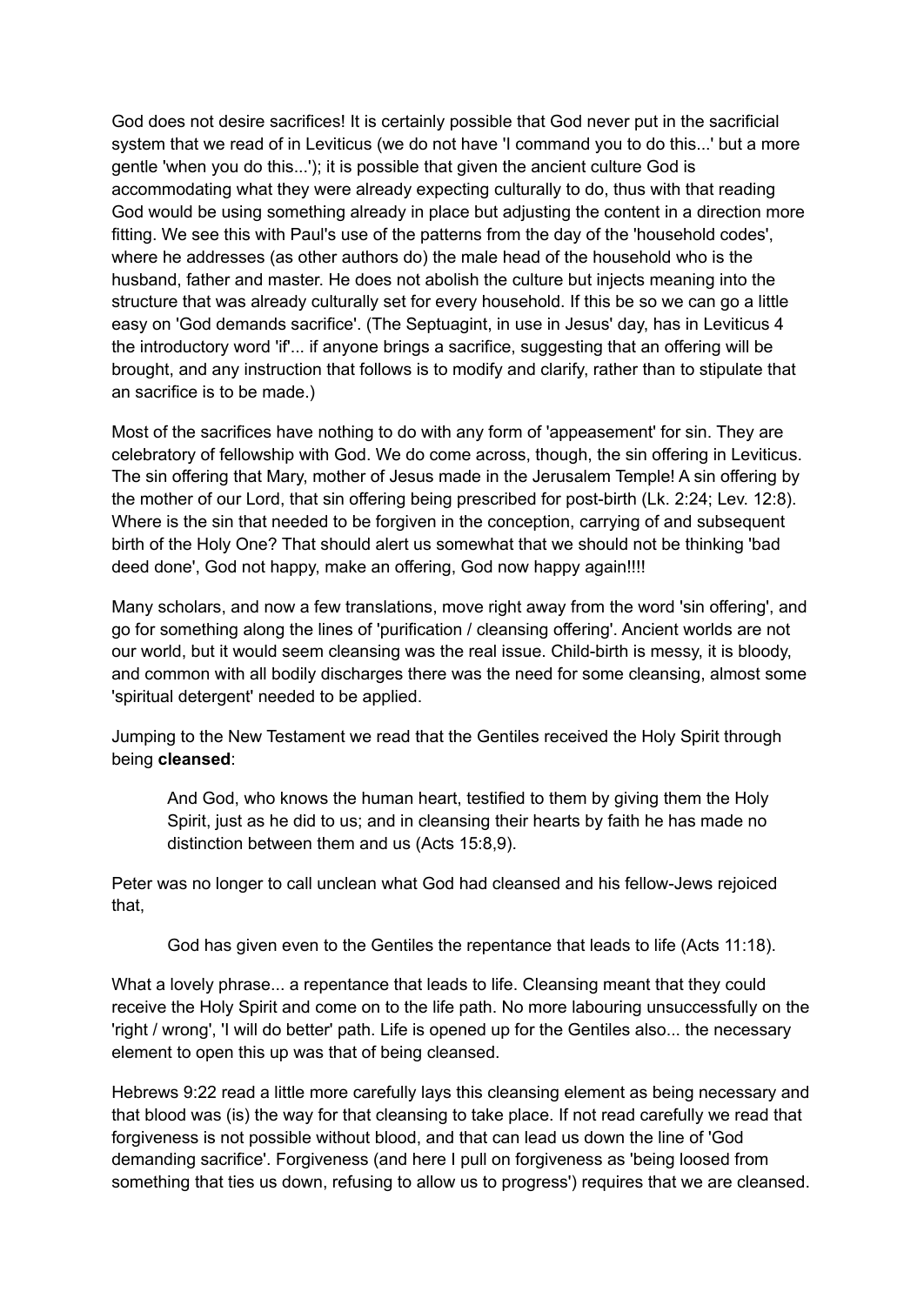Here is the text:

Indeed, under the law almost everything is purified with blood, and without the shedding of blood there is no forgiveness of sins.

No forgiveness of sins, without blood... but why? Because blood purifies. Freedom comes, forgiveness comes, release comes post cleansing. It is cleansing that is central; there is no forgiveness without cleansing and without blood there can be no cleansing. The Old Testament use of blood has a cultural element to it, but the purification through the blood of Jesus goes ever so deep:

For if the blood of goats and bulls, with the sprinkling of the ashes of a heifer, sanctifies those who have been defiled so that their flesh is purified, how much more will the blood of Christ, who through the eternal Spirit offered himself without blemish to God, purify our conscience from dead works to worship the living God! (Heb. 9:13, 14).

How does the blood of Jesus purify? That might be something very hard to grasp but the depth of the cleansing that comes through the cross is very real. The blood of goats and bulls purified the flesh; the blood of Jesus purifies the conscience. A deep cleansing, a healing of the soul, something that offers us a new heart, a new core to our being, the Holy Spirit within, a door open to walk the path of life.

He died so that we might live, truly live. God does not demand sacrifice in order to forgive; we need the sacrifice, the self-giving of Jesus, the self-giving of the Triune God to break the cycle of death and sin, we need that sacrifice to cleanse us within.

## **Sin is condemned**

In Jesus 'sin' is condemned. It is certainly not that Jesus dies as a sinner; he is holy, separate to God throughout his life and death. It is not that God killed Jesus, for the continual phrase in Acts is 'you put him to death'. He is killed as an act by corporate humanity, poignantly with religious and political powers finding their way of colluding together. In that situation Jesus does not resist the inevitable path, but embraces it. There is a submission to the hostile powers. Submission to the powers, powers that we could describe as human, but in reality they are non-human powers for what is taking place is simply an ultimate demonstration of dehumanisation. Those non-human powers we can describe in terms of 'principalities' or we can describe them under the heading of 'sin' and the partner / consequence to sin, the power of death.

Sin, a way of living, in alienation to God, in denial of the God-path for humanity is condemned in Jesus (Rom. 8:3). Sin could not reign over this man. It is condemned as his life is poured out like a cleansing agent and the poison is pushed back - not only into every aspect of human life on earth, but even into the very heavens (Heb. 9:23-28. The Hebrew writer continually uses the sacrifice / cleansing paradigm for the work of Jesus. Perhaps what we read here of 'the heavenly things themselves need better sacrifices than these' is a way of saying the death of Jesus reaches into all creation, but perhaps it is also saying that the heavens were touched by the sin of humanity?)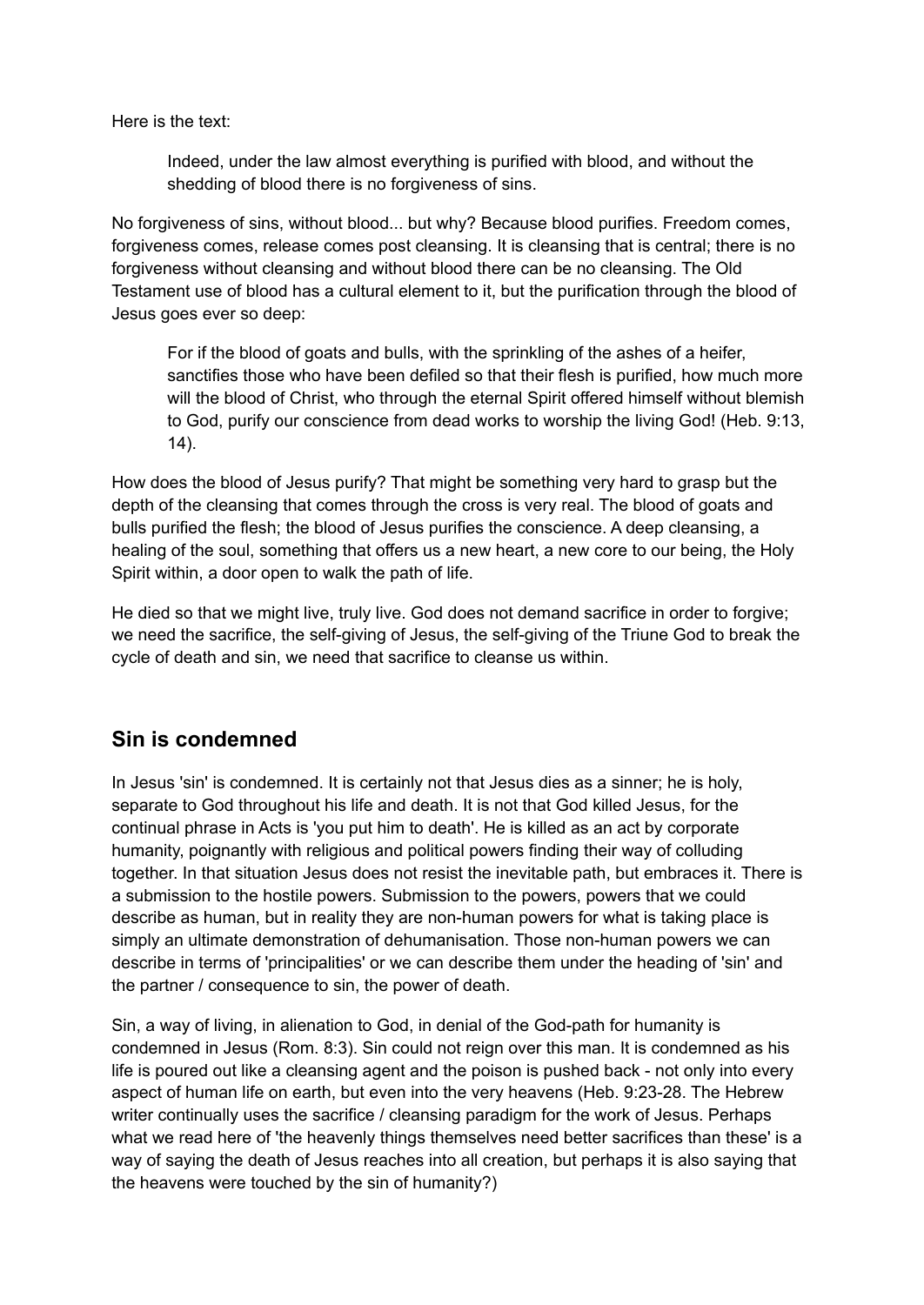Why such a radical effect? Yes the innocent doing something on behalf of the guilty, a theme that was very Jewish indeed, with the remnant doing something for the whole, or the (Maccabean) martyrs giving their lives and the vindication of God will be manifest in the nation. But something more than this is going on, for 'God was in Christ reconciling the world to himself'.

The effect is so powerful because of the **'when'** and the **'who'**. It occurs at the fullness of time, when the domination of that one-world government and the fall of Israel has reached a point with the result that the whole world is in the hands of the evil one, the one called the prince of this world. The poison in the wound cannot be healed, the situation is terminal, not meaning that all are condemned (as in 'hell fire'), but we are all condemned to live under the domination of 'sin' (NB the singular use). The when.

The life of God is poured into the situation, and not from the outside but the inside. A deliberate embrace of whatever the powers can summon, and a submission to those powers. Sin and death; devil and demons. **That level of powerful coming together of hostile powers though cannot overcome love**. Death cannot overcome life, not the kind of life that has eternally been poured out (hence we can read of the cross 'being before the foundation of the earth').

Jesus submits to powers: the 'human' or better the 'non-human' powers.

He also submits to God. The human Jesus submits to God. It is far too crude to say he is submitting to the Father, rather he, as human representative, is submitting to the God-flow. Not my will - human will, and a very real will that was - but yours, and perhaps if I take a liberty, he could have said 'but our will be done', other than he is speaking as the Son of Man, the human representative.

In submitting to God he is not submitting to the punishment coming from God, he is submitting, as human, to the God-flow.

The when... the **who** - this is the act of God in humanity. The cross is for us. Sin cannot survive in that environment, regardless of what form that sin takes. Sin is condemned in the 'flesh' (humanity) of Jesus.

All sin was gathered to that place, for that place (the cross) was where the literal outpoured life of God was focused. In that sense we can suggest Jesus was made sin for us (perhaps could be 'sin offering for us'), but not that he was made a sinner. Sin is fully manifest, the totally innocent one, the one who never wavered in pulling for the future of humanity, that flesh becomes the place where sin is condemned.

Can God forgive without the cross? Absolutely. He has no issue with forgiveness. There is no need for payment. Can the power of sin be broken without the cross? No, for God does not come with power to remove what has been chosen by humanity; other 'gods' might do that. But he will come in human likeness, when the powers are at their maximum, and he will demonstrate that he was always journeying eastward from Eden. 'In the day that you eat of the fruit of the knowledge of good and evil you (and I will be counted with you) will surely die'. From Eden to the tree of knowledge of good and evil, to the cross where those full of knowledge crucify him, but life calls for a forgiveness pleading that they don't know what they are doing. But that is OK from God's perspective. I'll submit to that human journey, to the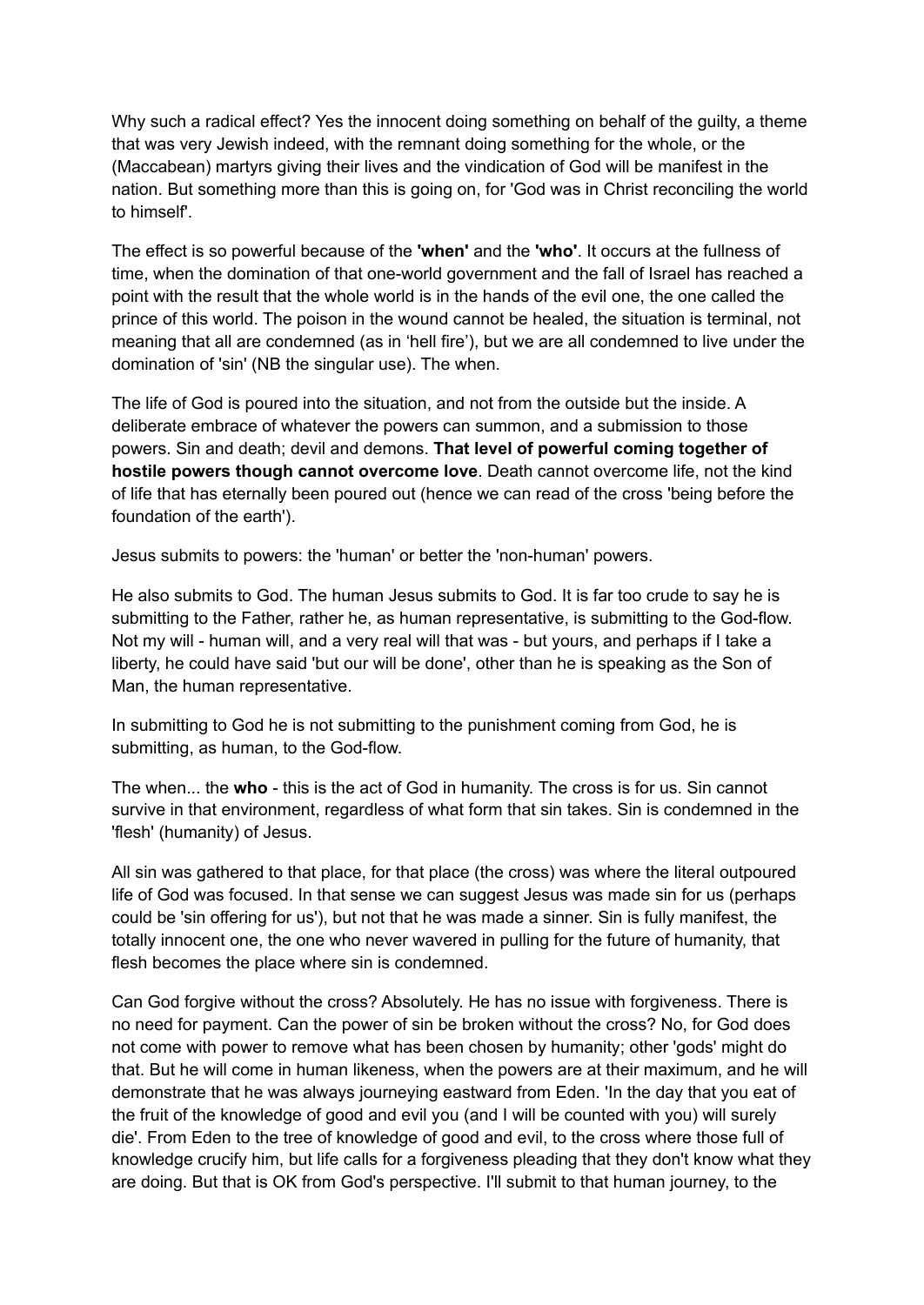consequences of the consistent choice made by humanity; that was the response of Jesus. This is the moment of glorification, this is the hour. The hour of the cross.

Creation responds, earthquake, tombs open, darkness. Sin is condemned.

Now comes our grateful response. Not to the fear of judgement, but to love. If he died there for me, I died. I died with Jesus. I can begin a path, begin with repentance toward God. A change of mind, a change of mind about God, for the cross reveals who God is (no one comes to the Father except through me). A repentance for sin committed. A cleansing from the pollution that we have both experienced and contributed to. An imperfect journey in that new way, for the powers are defeated, yet remain present. The cross is not about transaction, it is about transformation; transformation of the whole of creation, and about personal transformation.

God does not seem to be looking for perfection... God is simply just too realistic for that. Genuineness, openness, receptivity, and a faltering 'let your will be done' response seems to be what is required. That response takes faith and trust that God is for me, that a submission to God is not about killing me(!) but bringing me truly to life, to a fullness of life.

As a Gentile I gladly affirm that 'even to us Gentiles God has given the gift of repentance that leads to life'. For the Jew, as those ethnically descended from the patriarchs, so loved because of that, a repentance toward God, no longer looking to defend themselves because they have names they can call on, for now 'there is only one name under heaven by which we can be saved' (a Scripture directed to an exclusively Jewish audience). To all, whether Jew or Gentile, for we both have sinned and fallen short of the glory of God, the good news is that at the cross, the male Jew, in whose person the life of God was present in fullness, went there for us. Surely this is what gripped the Jew of all Jews (Paul) to become the herald of good news, to glory in nothing but the cross, a herald to all of creation. He knew a new time / creation had come. The old had passed away; sin had been finally not simply confronted nor simply contained, but condemned. He died for us. So in him now we all have died. He was raised for us. So in him we become witnesses (based on what we see) to that resurrection.

Foolishness to the Greeks, a stumbling block to the Jew, but to those of us who believe it is the power of God for salvation (Rom. 1:16).

For Jews demand signs and Greeks desire wisdom, but we proclaim Christ crucified, a stumbling block to Jews and foolishness to Gentiles, but to those who are the called, both Jews and Greeks, Christ the power of God and the wisdom of God. For God's foolishness is wiser than human wisdom, and God's weakness is stronger than human strength (1 Cor. 1:22,23).

Finally let me finish this short paper with a suggestion. Theories will take us so far, but something beyond theories is at work in the cross. The heart is touched, and touched deeply. The men disappear from view. The women stay, they see. Along with one man, John, who was marked by love. Maybe defined as 'with special needs' (after all he leans on Jesus chest at the Last Supper), so a little bit on the outside of the acceptable. Hearts open at the cross; minds offended. Perhaps we should read the narrative that way. Certainly I will not be closer to God the more I understand, but the more open I am will make all the difference.